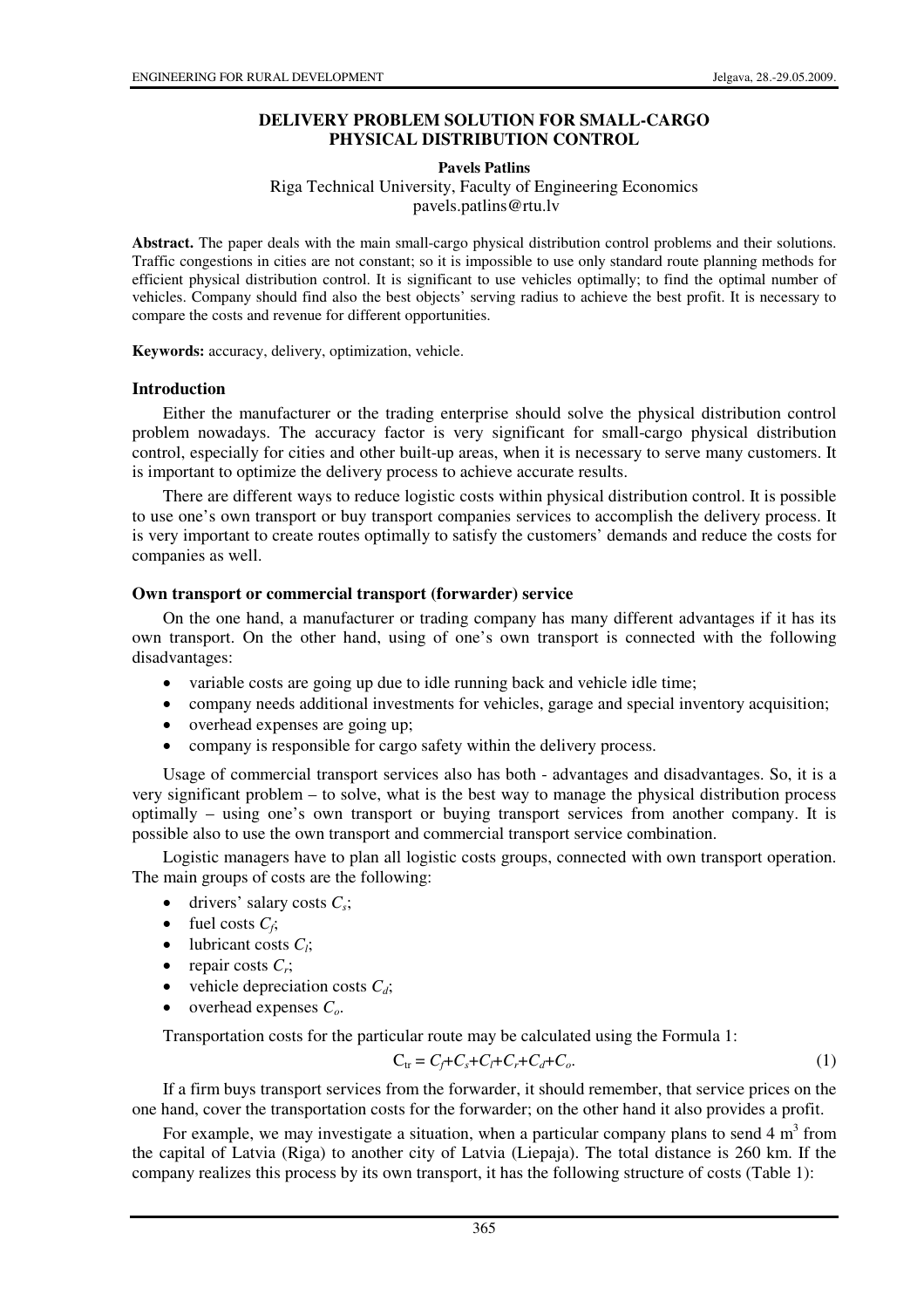Table 1

| <b>Costs positions</b>           | Value, LVL |  |  |  |
|----------------------------------|------------|--|--|--|
| Drivers' salary                  | 27.35      |  |  |  |
| Fuel costs                       | 27.59      |  |  |  |
| Lubricant and other<br>materials | 0.70       |  |  |  |
| Vehicle repair costs             | 17.27      |  |  |  |
| Tire renovation and<br>repair    | 4.10       |  |  |  |
| Vehicle depreciation<br>costs    | 9.60       |  |  |  |
| Overhead costs                   | 5.20       |  |  |  |
| Total                            | 91.81      |  |  |  |

### **Company transportation costs to serve Riga-Liepaja route**

But, if the firm uses a forwarder service, it pays more. In this case the firm should pay for the service 155 LVL (appr. 69 % more, than using own transport).

It is not easy to measure the delivery quality factor. This factor is too subjective, because good quality delivery is when the customers are satisfied. It is easier to achieve it using own transport, not the forwarder service. The main elements to measure the quality of delivery are:

- total time of delivery;
- accuracy factor of delivery.

On the one hand, it is simpler to control physical distribution, using one's own transport. Firstly, it is possible to plan routes optimally, considering cost minimization and specification of customers' needs. Secondly, it is easy to instruct drivers to serve customers in the best way. Thirdly, if company has its own transport, it is possible to tool it up by special equipment to make the delivery process easy.

On the other hand, there is also another point of view. Some specialists think that forwarder companies provide better delivery due to their professionalism and qualification. It is possible to choose the best forwarder using the following evaluation criteria:

- total transportation time for a particular route;
- regularity of transportation process for this direction;
- forwarder's additional service without transportation;
- quality of forwarder's staff;
- forwarder is ready to start a dialog about how to increase the level of quality or decrease the price of the delivery.

### **Routing problem into physical distribution control**

There are many special methods and also computer programs that may be used to solve particular time-planning problems, connected with routing. But every method or program has different disadvantages, talking about route planning within cities, towns and other built-up areas. For instance, mathematical methods need fixed information about time, speed and other factors, but in our case these factors change; so it is impossible to achieve the optimal result using only mathematical methods. In this case it is possible to achieve the optimal result, using only specialized methods, programs and the experience of specialists combined.

It is possible to use only the micro-elements method to improve route planning in cities with intensive and unstable traffic. To explain it we may investigate the following example.

The micro-elements method is very useful to solve logistic problems for small-cargo physical distribution control. The time of delivery consists of two basic positions: time of driving and time of loading/unloading. The task of the specialist is to consider these elements for the particular route. It is possible to plan driving time precisely, if we use the following approach for solving the routing problem.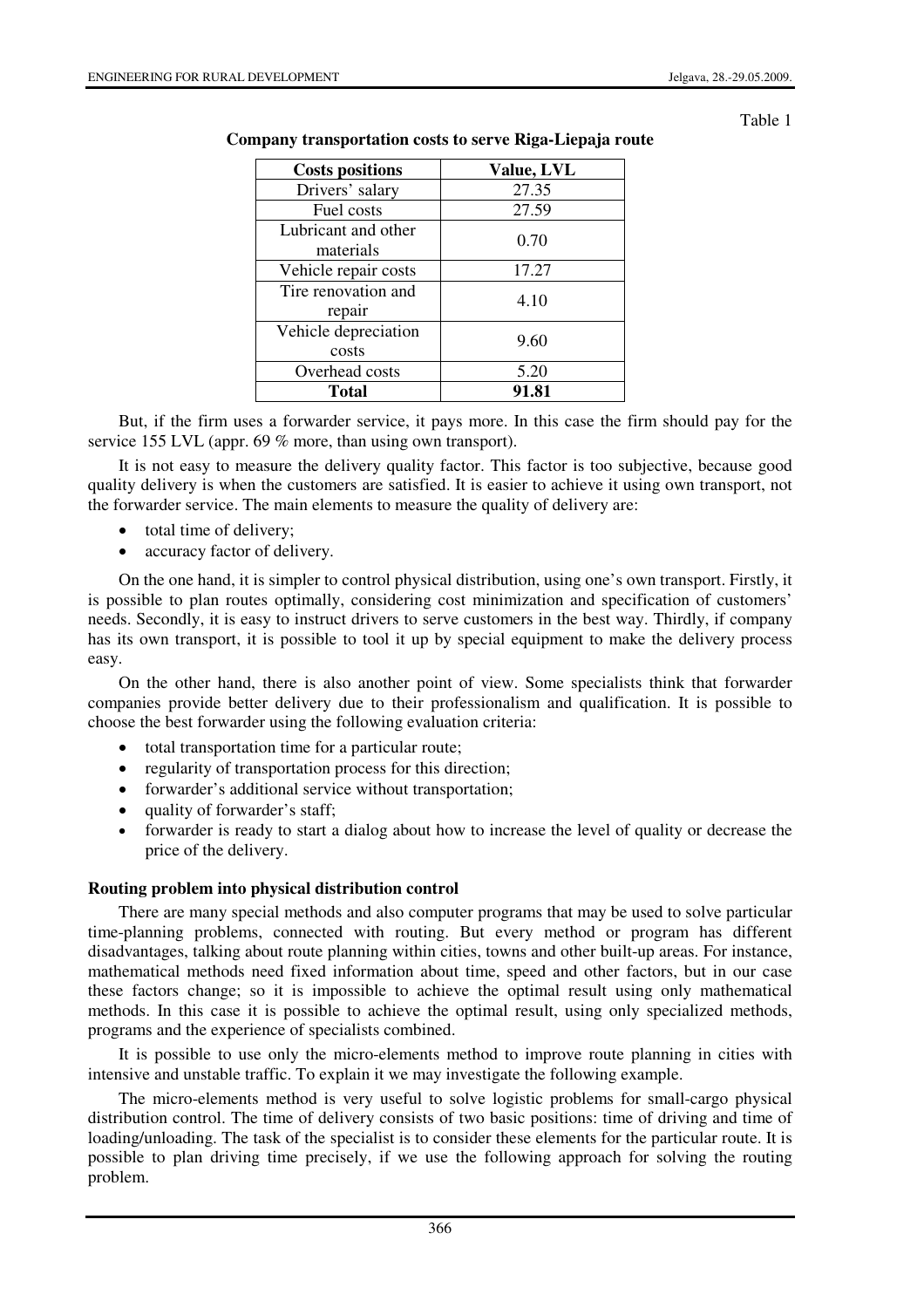- 1. To create the road data base. It is necessary to divide the roads of a particular into different elements.
- 2. Notice, what is the average speed of driving at particular hours for each element.
- 3. To create a data base of the average speed for each element into particular hours of the day.

If the specialist creates this data base, he will avoid different problems connected with circular routes planning for cities with intensive traffic [3]. Actually, if the distance of the particular road element is known as well as if we know the vehicle speed in this at the particular hour, we may plan the time we spend to drive through this element. Of course, it makes the route planning process easier. It is possible to improve the customer service level of delivery.

#### **Delivery process organization in practical conditions**

There is not one universal recommendation, whether it is more expedient to use own transport or forwarder transport services in real conditions. Many specialists consider that the best variant is to use one's own transport combined with forwarder commercial transportation services (Figure 1).



Fig. 1. **Own transport and commercial service combination:**  $Q$  – delivery volume fluctuations for period;  $W_1$  – own transport capacity is in line with maximal volume of delivery;  $W_2$  – own transport capacity is in line with average volume of delivery;  $W_3$  – own transport capacity is in line with minimal volume of delivery;  $W_4$  – company works without own transport, but buys transportation services;  $\tau$  – period of time;  $\tau_{\text{Omax}}$  – period of time with the maximal level of demand for delivery.

Usually the level of the demand for delivery is unstable for a particular company: it fluctuates depending on different factors such as season, days of the week etc. The use of one's own transport capacity is described with lines:  $W_1$  (in line with maximal volume of delivery);  $W_2$  (in line with average volume of delivery);  $W_3$  (in line with minimal volume of delivery) and  $W_4$  (without own transport). If the company chooses its own transport capacity  $W<sub>1</sub>$ , then it is fully loaded only for the period  $\tau_{\text{Omax}}$ , but other periods provide idle time and additional expenses. It is possible to decrease vehicle idle time and choose one's own transport capacity *W*2; in this case additional expenses occur whenever  $W_2 > Q$ . Seemingly, the optimal strategy provides one's own transport capacity  $W_3$ , when company vehicles are loaded all the time and work without idle time. If  $Q > W_3$ , it is necessary to involve also the forwarder transport service creating one's own vehicles and commercial service combined [5].

This approach provides the optimal result because it allows minimizing the transportation costs, working without vehicle idle time as well as providing high delivery quality level for customers. Manufacturers and trading companies may use it to control physical distribution of small cargo.

It is necessary to notice some principles to create efficient circular route:

- 1. Group customers and solve which vehicle serves the particular group.
- 2. Create water drop shape route.
- 3. Do not allow two or more routes crossing.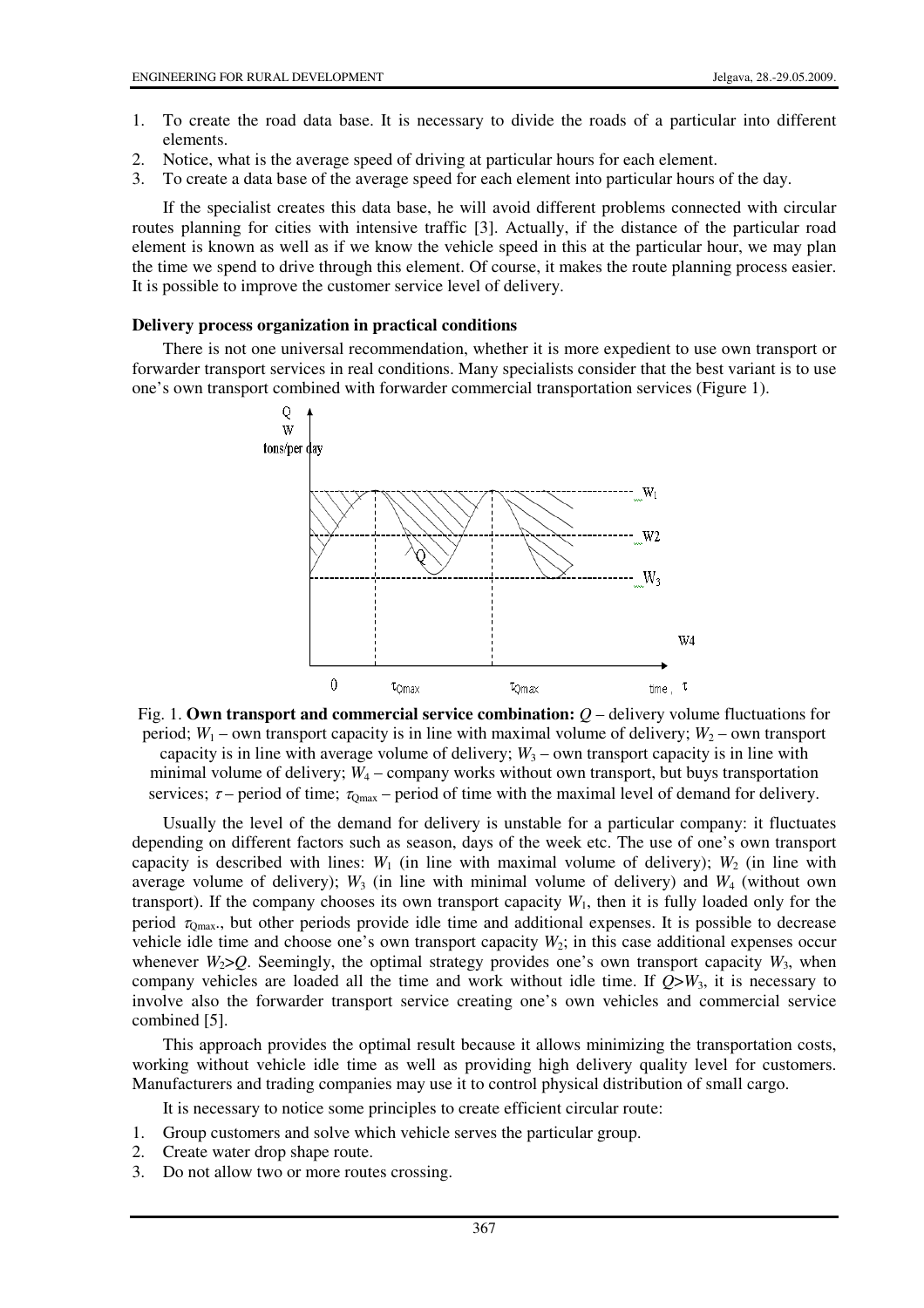- 4. Create routes depending on the customers' demand per days of the week.
- 5. If customer is located outside the group, it is expedient to create pendulum route or use forwarder service.
- 6. If a company has vehicles with different level of capacity, first of all use biggest capacity vehicles (if the time-factor allows it). If the time factor is the main one, it is necessary to decrease a number of objects for one route.
- 7. Investigate acceptance of good time period for each customer.

In Latvia there are many trading companies, whose basic customers are located in the capital (Riga) or a city. The situation is similar in other countries, too. In this case, it is expedient to use the following principle to combine own transport and transportation services.



## Fig. 2. **Physical distribution control, using "drops" system:**

 $\blacktriangleright$  – trading company or manufacturer (base) located in city;  $\blacktriangleright$  – customers (objects); *ID* – "inland" drop; *OD* – "outward" drop

Figure 2 describes the "drops" system approach for physical distribution control. It is expedient to divide customers into 2 groups – "inland"(for example, customers located in the city) and "outland" (customers located outside the city) drops.

The best concentration of customers is not far from the trading company, but outside city customers scattered in a large territory of the state. In this case it is possible to control physical distribution, using the following steps:

- Create "drops" route system;
- Calculate the optimal radius distance from the base, where own transport is used with minimal costs. Find the "border", where it is inexpedient to serve customers by one's own vehicles.
- Choose own vehicles to serve "inland" drop customers, use forwarders transportation services to serve "outward" drop customers (Figure 2).

Often the number of customers in the city is bigger than outside the city (Figure 2).

This method has many advantages:

- company serves its best or basic customers by its own vehicles;
- company may provide a high delivery quality level, serving its main customers by its own vehicles;
- using the micro-elements method, the company may provide accurate deliveries also for cities with intensive or unstable traffic.
- this approach is cheaper than using commercial transport services only, due to the fact that the forwarder service for a small distance is very expensive.

The vehicle unloading time also influences the total time of delivery. Usually it is difficult to register this element of the delivery time because vehicles waiting (in a queue) time may vary for each customer depending on the particular hours of a day. It is essential to divide the total unloading time into separated micro-elements, as well as to create the waiting time database in order to optimize the unloading time control process for local deliveries.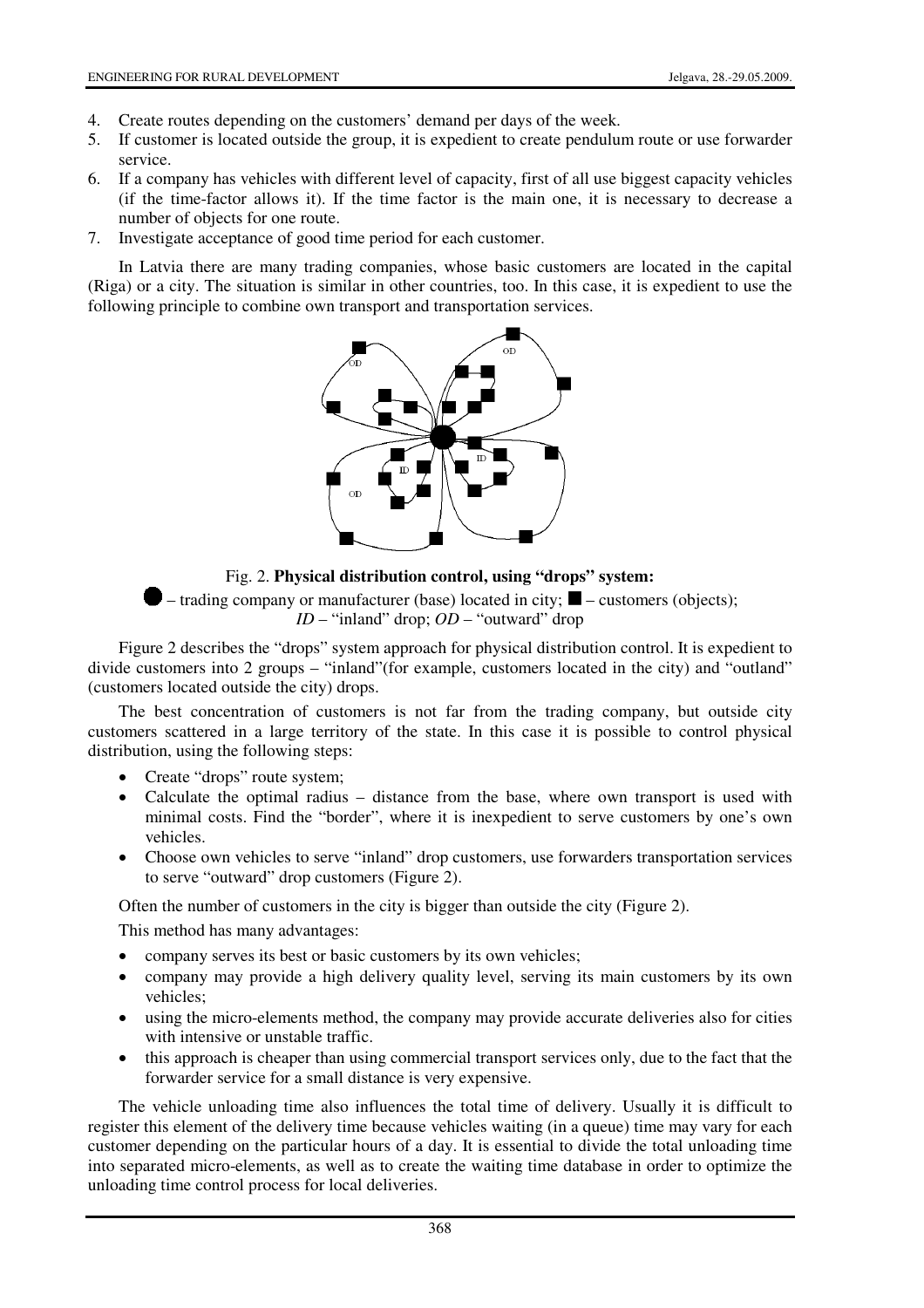#### **The optimal radius to serve objects by own vehicles**

It is significant to calculate the optimal or marginal distance from the base to serve a customer by one's own transport. Often, especially in big cities, it is difficult to solve this problem to optimize the company delivery system.

Usually there are many different variants to serve trading company customers. If the manager increases the serving radius, the number of customers also increases (Figure 3). It is possible to increase it more, and the number of customers increases again (*R3*, Figure 3). The optimal radius provides the company the best profit, serving customers by its own transport:

$$
\pi = TR - TC. \tag{2}
$$

Generally, increasing of business radius also increases number of customers and *TR* as well. But delivery costs also rise. In this case, it is expedient to find the best radius, which provide the biggest difference between *TR* and *TC* rates.

In practical conditions it is possible to find the optimal radius for delivery with one's own transport; it conforms to the situation where:

$$
MC = AC,\tag{3}
$$

where:  $MC$  – marginal costs;  *AC* – average costs.

Basically, the optimal distance should provide the maximal profit, serving customers from the base by one's own transport.



#### Fig. 3. **The optimal radius for delivery with own transport:**

 $\blacksquare$  – trading company or manufacturer (base) located in city;  $\blacksquare$  – customers (objects); *R1* – shortest radius from the base; *R2* – average radius from the base; *R3* – biggest radius from the base

Figure 3 provides information about interconnection between the number of customers and opportunities of radius to serve customers.

 $R1$  – the shortest radius from the base (usually includes customers located in the city) – in this case the company has a particular number of customers and their geographical location concentration is high. If we increase the serving radius (*R2*), also the number of customers increases, but their geographical location concentration is not so high in comparing with the next radius R1. The number of the served objects increases by some units if we choose *R3* radius but their geographical location concentration is very low.

Often it is not expedient to serve these objects, because the total revenue increases more slowly than the total costs; consequently the profit of the company decreases.

#### *Example.*

A company has 9 opportunities to serve customers by its own transport. It is necessary to choose the optimal radius (with the maximal profit) to serve objects if the dynamics of growth of *TR* is known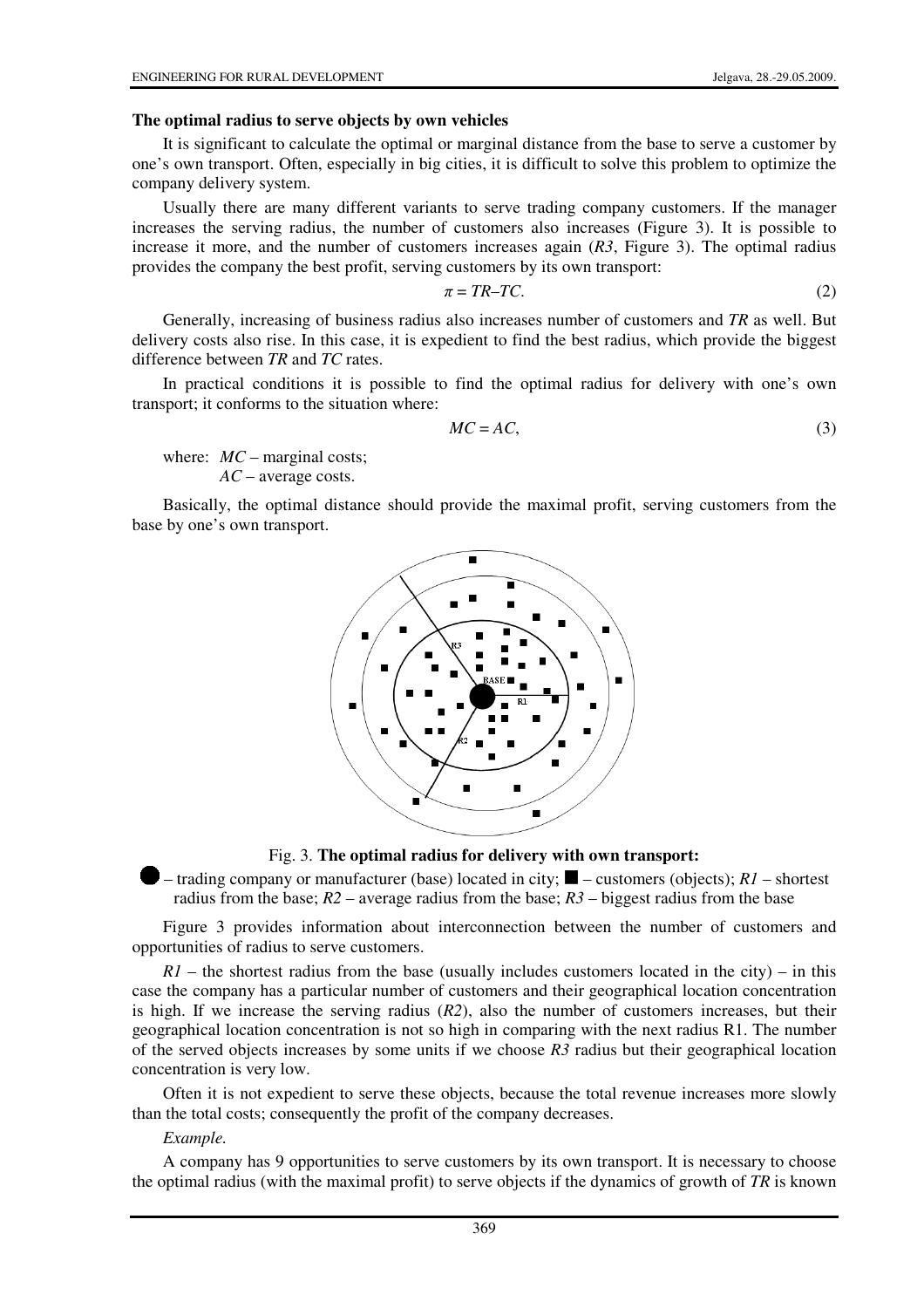for each radius. The costs for the company (fixed costs, variable costs, average costs, marginal costs, total costs) as well as the revenue and other rates are described in Table 2.

Table 2

| Number of<br>alternative<br>(n) | Radius from<br>the base,<br>distance $(l)$ ,<br>km | Volume of<br>demand $(q)$ ,<br>units | <b>FC</b>  | VC   | TC   | V<br>AVC | $\mathcal{C}$<br>$\boldsymbol{ATC}$ | MC   |
|---------------------------------|----------------------------------------------------|--------------------------------------|------------|------|------|----------|-------------------------------------|------|
|                                 | 10                                                 | 60                                   | 200        | 230  | 430  | 23.0     | 43.0                                | 43.0 |
| 2                               | 20                                                 | 140                                  | <b>200</b> | 330  | 530  | 16.5     | 26.5                                | 10.0 |
| 3                               | 30                                                 | 228                                  | 200        | 450  | 650  | 15.0     | 21.6                                | 12.0 |
| 4                               | 40                                                 | 336                                  | 200        | 580  | 780  | 14.5     | 19.5                                | 13.0 |
| 5                               | 50                                                 | 450                                  | <b>200</b> | 725  | 925  | 14.5     | 18.4                                | 14.5 |
| 6                               | 60                                                 | 600                                  | 200        | 880  | 1080 | 14.6     | 18.0                                | 15.5 |
| 7                               | 70                                                 | 700                                  | 200        | 1060 | 1260 | 15.1     | 18.0                                | 18.0 |
| 8                               | 80                                                 | 768                                  | 200        | 1260 | 1460 | 15.7     | 18.2                                | 20.0 |
| 9                               | 90                                                 | 819                                  | 200        | 1470 | 1670 | 16.3     | 18.5                                | 21.0 |

**Fixed, Variable, Total, Marginal and Average costs, LVL** 

Table 2 provides information about a company which has 9 opportunities to serve customers by its own transport. The second and third columns describe changes of the volume of demand (third column) depending on the changes of the serving radius (second column). If the radius increases, the number of served customers and volume of demand increase as well. The fixed costs (fourth column) are stable for all opportunities, but the variable costs (fifth column) change. *AVC* and *ATC* change depending on the serving radius and volume of demand.

Marginal costs (*MC*) may be calculated, using the following formula [6]:

$$
MC = \frac{TC_n - TC_{n-1}}{l_n - l_{n-1}}
$$
\n(4)

where:  $l_n$  – delivery radius, for instance, if  $n=2$ :

$$
MC = \frac{TC_n - TC_{n-1}}{l_n - l_{n-1}} = \frac{530 - 430}{30 - 20} = 10.
$$

If the customer serving radius is increasing, *TC* also increases.

Table 3

**Total Costs and Total Revenue. Marginal Costs and Marginal Revenue, LVL** 

| <b>Distance</b><br>$(l)$ , km | <b>Volume of</b><br>demand $(q)$ ,<br>units | Price<br>per<br>unit | <b>TR</b> | MR    | <b>VC</b> | AC   | TC   | MC   | Profit $(+)$ ,<br>losses $(-)$ |
|-------------------------------|---------------------------------------------|----------------------|-----------|-------|-----------|------|------|------|--------------------------------|
| 10                            | 60                                          | 2.60                 | 156.0     | 15.6  | 23.0      | 43.0 | 430  | 43.0 | $-274.0$                       |
| 20                            | 140                                         | 2.50                 | 350.0     | 19.40 | 16.5      | 26.5 | 530  | 10.0 | $-180.0$                       |
| 30                            | 228                                         | 2.40                 | 547.2     | 19.70 | 15.0      | 21.6 | 650  | 12.0 | $-102.8$                       |
| 40                            | 336                                         | 2.30                 | 772.8     | 22.50 | 14.5      | 19.5 | 780  | 13.0 | $-7.8$                         |
| 50                            | 450                                         | 2.20                 | 990.0     | 21.70 | 14.5      | 18.4 | 925  | 14.5 | $+70.0$                        |
| 60                            | 600                                         | 2.08                 | 1248.0    | 25.80 | 14.6      | 18.0 | 1080 | 15.5 | $+168.0$                       |
| 70                            | 700                                         | 2.04                 | 1428.0    | 18.00 | 15.1      | 18.0 | 1260 | 18.0 | $+168.0$                       |
| 80                            | 768                                         | 2.00                 | 1536.0    | 10.80 | 15.7      | 18.2 | 1460 | 20.0 | $+76.0$                        |
| 90                            | 819                                         | 1.90                 | 1556.1    | 2.01  | 16.3      | 18.5 | 1670 | 20.1 | $-113.9$                       |

Table 3 provides information about the profit or losses for different radiuses of delivery. For instance, a radius 10 km is not optimal, because *MC* is not equal to *AC* and the company has losses – 274 (last column) monetary units. The best radius will be a distance 60-70 km from the base, because, for 70 km radius: